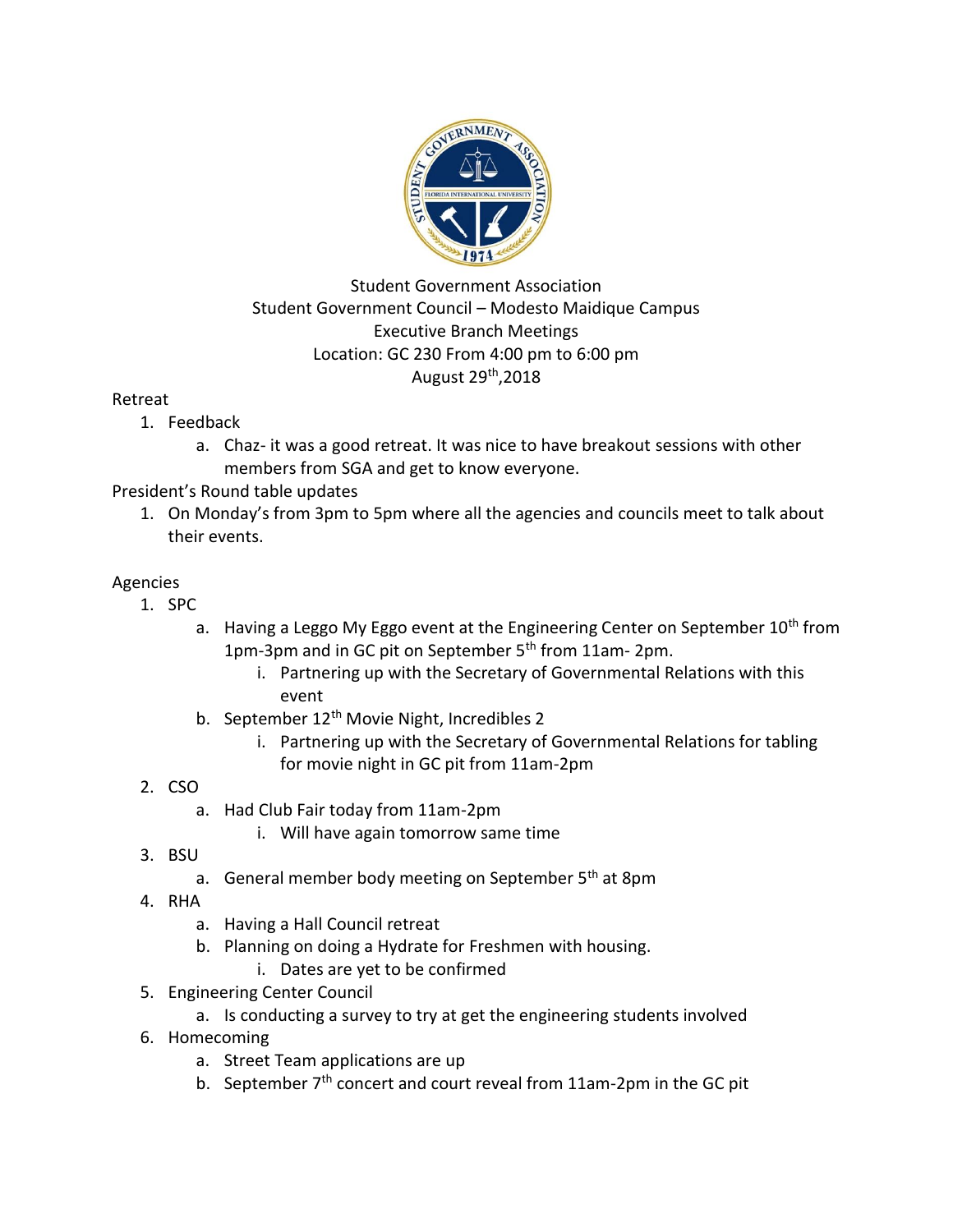- 7. Panther Chow
	- a. Trying to get the ground moving and keep up the program

#### Reports

- 1. Secretary of Governmental Relations
	- a. Coffee with SGA Governmental Relations
	- b. Constitutional amendment review
	- c. Letter writing to elected officials
	- d. Elected official speakers
	- e. Civic movie showcase Dunkirk
	- f. Involvement Fair with nonprofit organizations
- 2. External Relations
	- a. Going to collaborate with SPC for "Noche Latina"
	- b. Communication action plan is almost done
	- c. Senate streaming every first Monday of the month to encourage students to ask questions and come to Senate.
	- d. Ask Jose segment
	- e. We should change the password for SGA because a lot of people have
	- f. Want to create a Snapchat and do a daily day in SGA
	- g. Every month someone different covers an event
	- h. Can book GC for Staff diner. Dates are tentative.
	- i. Pantherizing FIU send me the design. Will show Jose to get it approved.
- 3. Press Secretary
	- a. Completed the template for the press release. We have decided on the landing page and have our press releases there.
	- b. Emailed all the organizations for the attendance for BSU general body meeting on September 5<sup>th</sup> at 8pm at GC Ballrooms. If you would like to know, please contact me.
- 4. Elections Commissioner
- 5. Research and Innovation
	- a. Helped Carlos at the tabling event for men's soccer team
	- b. Working on gathering students for the task force
		- i. If you know any student majoring in psychology, please let me know would like to have someone represented from that field.
	- c. Event tomorrow for the Honors College, Dean's Welcome from 5:30pm to 6:30pm.
- 6. Deputy Chief of Staff
	- a. Tabled with Carlos (Lower Division Senator) on 8/29 to promote soccer game on 8/31.
	- b. Added more events to the SGA calendar.
		- i. Ones mentioned at the President's Roundtable
		- ii. need list of birthdays.
	- c. Intern Program
		- i. Aided Vivi at Intern Info Session on 8/28 at 4:30PM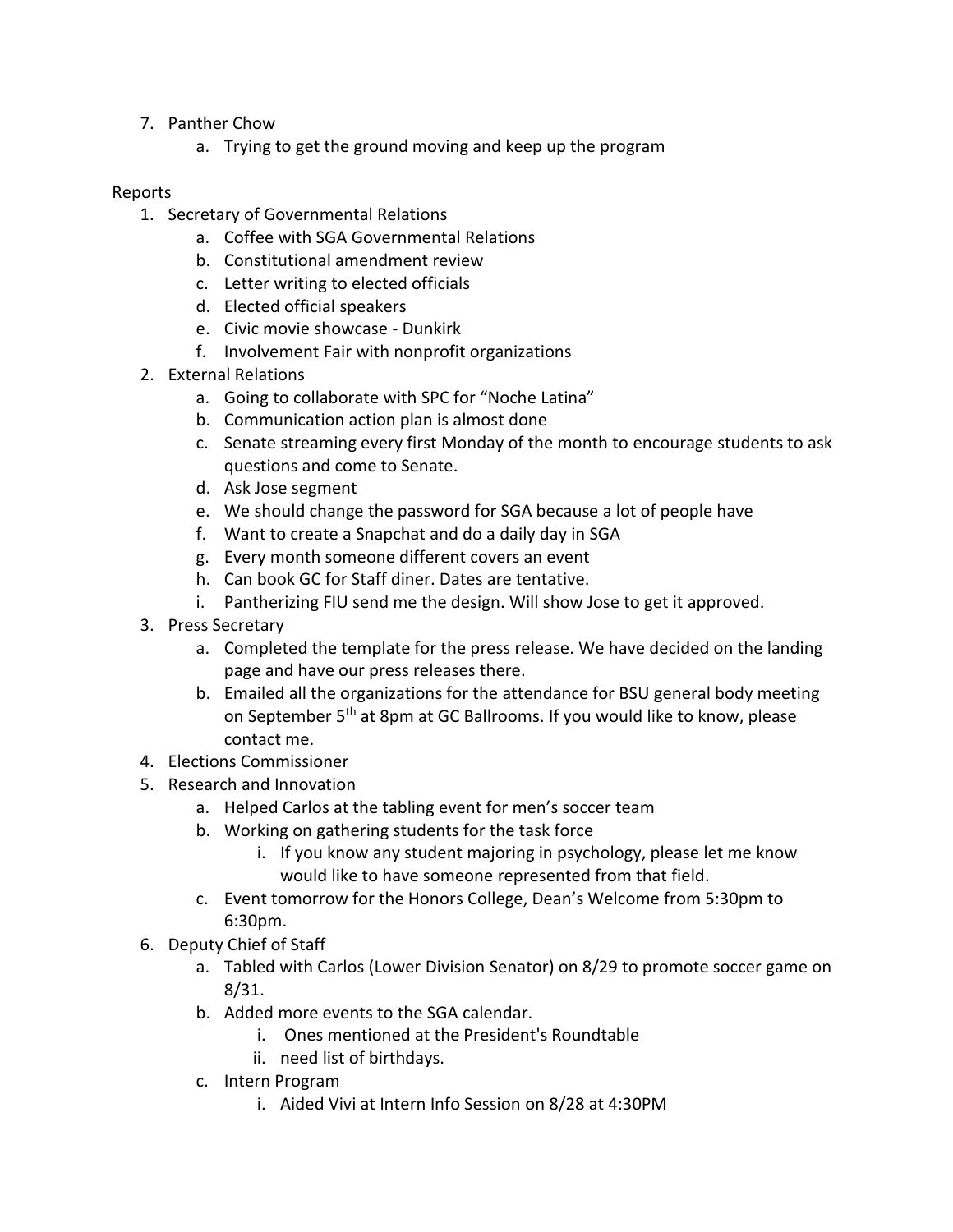- ii. Helped send email with the Doodle of Intern Info Sessions to the applicants (she doesn't have access to Panther Connect.)
- 7. Secretary of Educational Programs
	- a. This week
		- i. Info Sessions (in progress)
			- 1. Created Power point with recaps of what SGA is to present to the future interns at the info sessions
			- 2. Created Doodle.
		- ii. Helping Carlos table for Men's soccer Team
		- iii. Created Questions to ask potential interns at the group interview
		- iv. Film video for the internship
		- v. 15 or 18 interns attended info session yesterday
- 8. Attorney General
	- a. Trying to get all the policies and SGA laws
- 9. Secretary of Sustainability
	- a. Had a meeting with John Cosa
		- i. Wanted to talk about the Arboretum
		- ii. They suggested for it to be distributed around campus and not in one location
		- iii. Told me about contact I could refer to like Landscape companies
	- b. Talked with Phil's daughter about getting solar panel for FIU
		- i. Gave me contact to Florida Solar
	- c. Pride student union
		- i. Talk with Jose individually
- 10. Secretary of Health and Well-being
- 11. Secretary of Transportation and Safety
- 12. Secretary of Academic Affairs
- 13. Secretary of Social Justice and Equity
- 14. Secretary of BBC
- 15. Secretary of I-95
- 16. Secretary of ECC
- 17. Chief of Staff
	- a. Office Hours
		- i. Three to four office hours per week.
		- ii. Go over document with details about how to complete office hours.
	- b. Reports
		- i. Starting next week.
			- 1. To be done by Monday 11:59 pm.
				- a. Via panther connect Go to FORMS "Cabinet Weekly Reports"